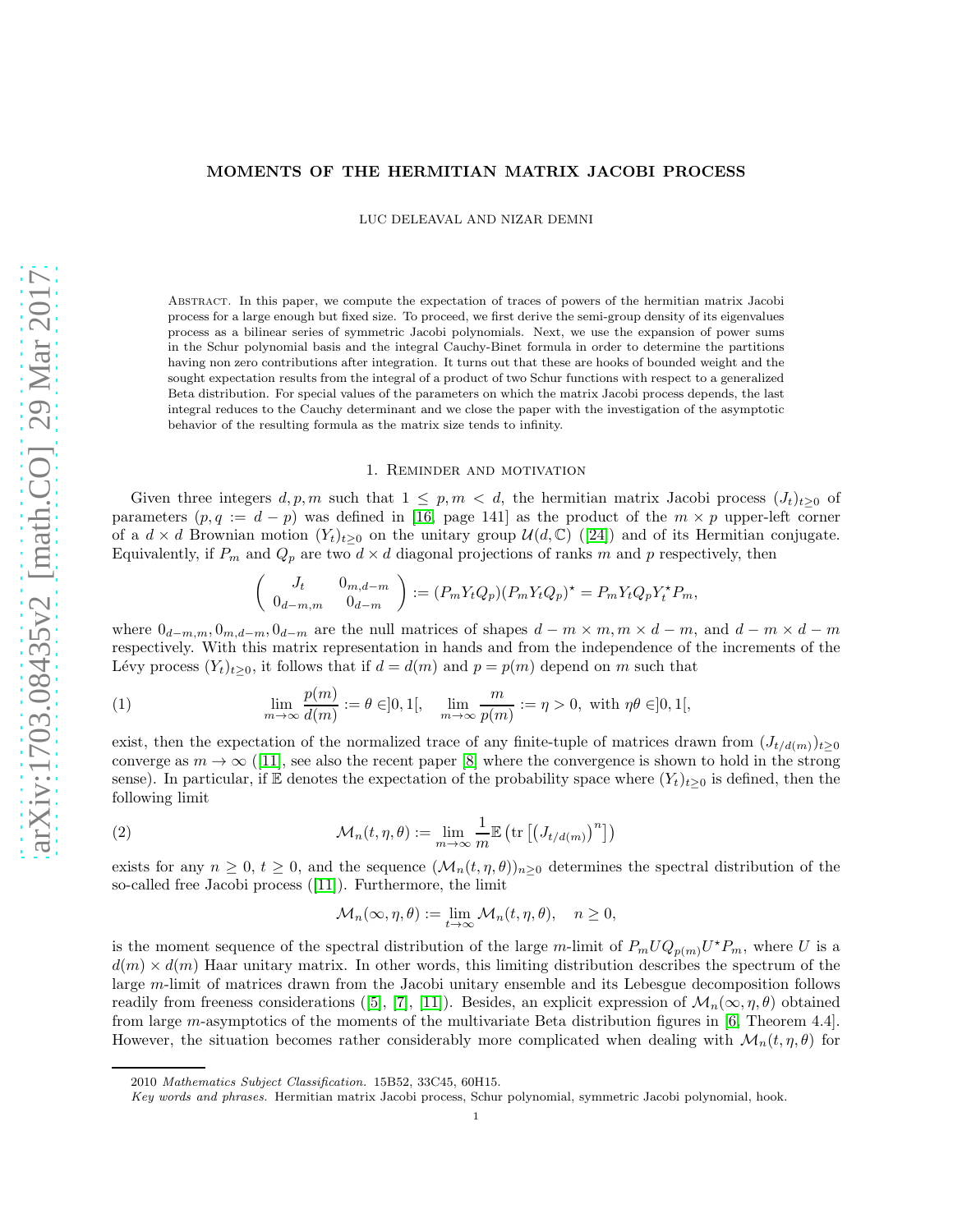fixed time  $t > 0$ , as witnessed by the series of papers [\[14\]](#page-12-7), [\[15\]](#page-12-8) and [\[13\]](#page-12-9). For instance, it was proved in [14] that

<span id="page-1-2"></span>(3) 
$$
\mathcal{M}_n(t, 1, 1/2) = \frac{1}{2^{2n}} \binom{2n}{n} + \frac{1}{2^{2n-1}} \sum_{k=1}^n \binom{2n}{n-k} \frac{1}{k} L^1_{k-1}(2kt) e^{-kt},
$$

where $L_k^1$  is the k-th Laguerre polynomial of index 1 ([\[1,](#page-12-10) chapter 6]). In this formula

$$
\frac{1}{k}L_{k-1}^1(2kt)e^{-kt}, \quad k \ge 1,
$$

is the k-th moment of the so-called free unitary Brownian motion at time  $2t$  ([\[4\]](#page-12-11), [\[23\]](#page-12-12), [\[28\]](#page-12-13)), which arises in the large d-limit of  $(Y_{t/d})_{t>0}$ . This observation led to a beautiful, yet striking, representation of the spectral distribution of the free Jacobi process associated with the couple of values  $\eta = 1, \theta = 1/2$ . In [\[15\]](#page-12-8), partial results on the spectrum of the free Jacobi process associated with  $\eta = 1, \theta \in ]0,1]$  were obtained. There, a unitary process related to the free Jacobi process was considered and a detailed analysis of the dynamics of its spectrum was performed. The connection between both spectra is then ensured by a non commutative binomial-type expansion. In the recent paper [\[13\]](#page-12-9), a complicated expression of  $\mathcal{M}_n(t, 1, \theta)$  is obtained using sophisticated tools from complex analysis.

Motivated by these findings, we tackle here the problem of computing the large  $m$ -limit [\(2\)](#page-0-0) by deriving an explicit expression of  $\mathbb{E}(\text{tr}[(J_{t/d})^n])$  for fixed  $t > 0, n \ge 1$ . To this end, we shall assume that m is large enough so that  $m > n$  and make use of the semi-group density of the eigenvalues process of  $(J_t)_{t>0}$ . In this respect, it was noticed in [\[16\]](#page-12-0) that the latter process is realized as m independent real Jacobi processes of parameters  $(2(p - m + 1) > 0, 2(q - m + 1) > 0)$  and conditioned never to collide. As a matter of fact, its semi-group density follows readily from the Karlin and McGregor formula (see [\[12\]](#page-12-14) for the details) and is given by a bilinear series of symmetric Jacobi polynomials indexed by partitions (see for instance [\[9\]](#page-12-15), [\[22\]](#page-12-16)). We shall also prove the absolute-convergence of the series defining this density, so that Fubini Theorem applies when computing  $\mathbb{E}(\text{tr}[(J_{t/d})^n])$ . Next, with the help of the expansion of the *n*-th power sum in the Schur polynomial basis([\[25\]](#page-12-17)) and of the integral Cauchy-Binet formula([\[10,](#page-12-18) page 37]), we determine the partitions having non zero contributions after integration. These are exactly the hooks of weights less than n, and both papers [\[21\]](#page-12-19) and [\[22\]](#page-12-16) provide an explicit expansion of the corresponding symmetric Jacobi polynomial in the Schur polynomial basis. The sought expectation follows from the integral of a product of Schur functions with respect to a multivariate Beta weight. The Cauchy-Binet formula allows once more to express this integral as a determinant of a matrix whose entries are Beta functions (see Exercise 8, p.386 in [\[25\]](#page-12-17)). Summarizing, we obtain the following result, where we denote by  $U_{\tau}^{p-m,q-m,m}(1^m)$  the value at the point

$$
\mathbf{1}^m = (\underbrace{1,\ldots,1}_{m\,\mathrm{times}})
$$

of the symmetric Jacobi polynomial  $U_{\tau}^{p-m,q-m,m}$  of parameters  $(p-m,q-m)$ , by  $\mu \subseteq \tau$  the ordering induced by the Young diagrams associated with the partitions  $\mu = (\mu_1 \geq \ldots \geq \mu_m \geq 0), \tau = (\tau_1 \geq \ldots \geq \tau_m \geq 0)$ , by  $\alpha = \alpha(n,k) := (n-k,1^k)$  a hook of weight  $|\alpha| = n$  and by  $\beta(\cdot,\cdot)$  the Beta function (see the next sections for more details on both Jacobi polynomials and partitions).

<span id="page-1-1"></span>**Theorem 1.** Let  $p \wedge q \ge m$  and set  $r := p - m \ge 0$ ,  $s := q - m \ge 0$ . Then

<span id="page-1-0"></span>(4) 
$$
\mathbb{E}(\text{tr}[(J_{t/d})^n]) =
$$
  
\n
$$
\sum_{k=0}^{n-1} (-1)^k \sum_{\tau \subseteq \alpha} a_{\tau}^{r,s,m} e^{-K_{\tau}^{r,s,m}(t/d)} U_{\tau}^{r,s,m} (1^m) \sum_{\mu \subseteq \tau} b_{\mu,\tau}^{r,s,m} \det (\beta(\alpha_i + \mu_j + 2m - i - j + r + 1, s + 1))_{i,j=1}^m,
$$

where  $a_{\tau}^{r,s,m}, b_{\mu,\tau}^{r,s,m} \in \mathbb{R}$  are given in [\(13\)](#page-8-0) and [\(14\)](#page-8-0) respectively and where

$$
K_{\tau}^{r,s,m} = \sum_{i=1}^{m} \tau_i (\tau_i + r + s + 1 + 2(m - i)).
$$

When  $s = 0$ , the determinant of Beta functions reduces to the well-known Cauchy determinant. Together with Weyl dimension formula, we get the following corollary where, for a partition  $\tau$ ,  $s_{\tau}$  denotes the associated Schur polynomial (see Section 3 for more details on Schur polynomial).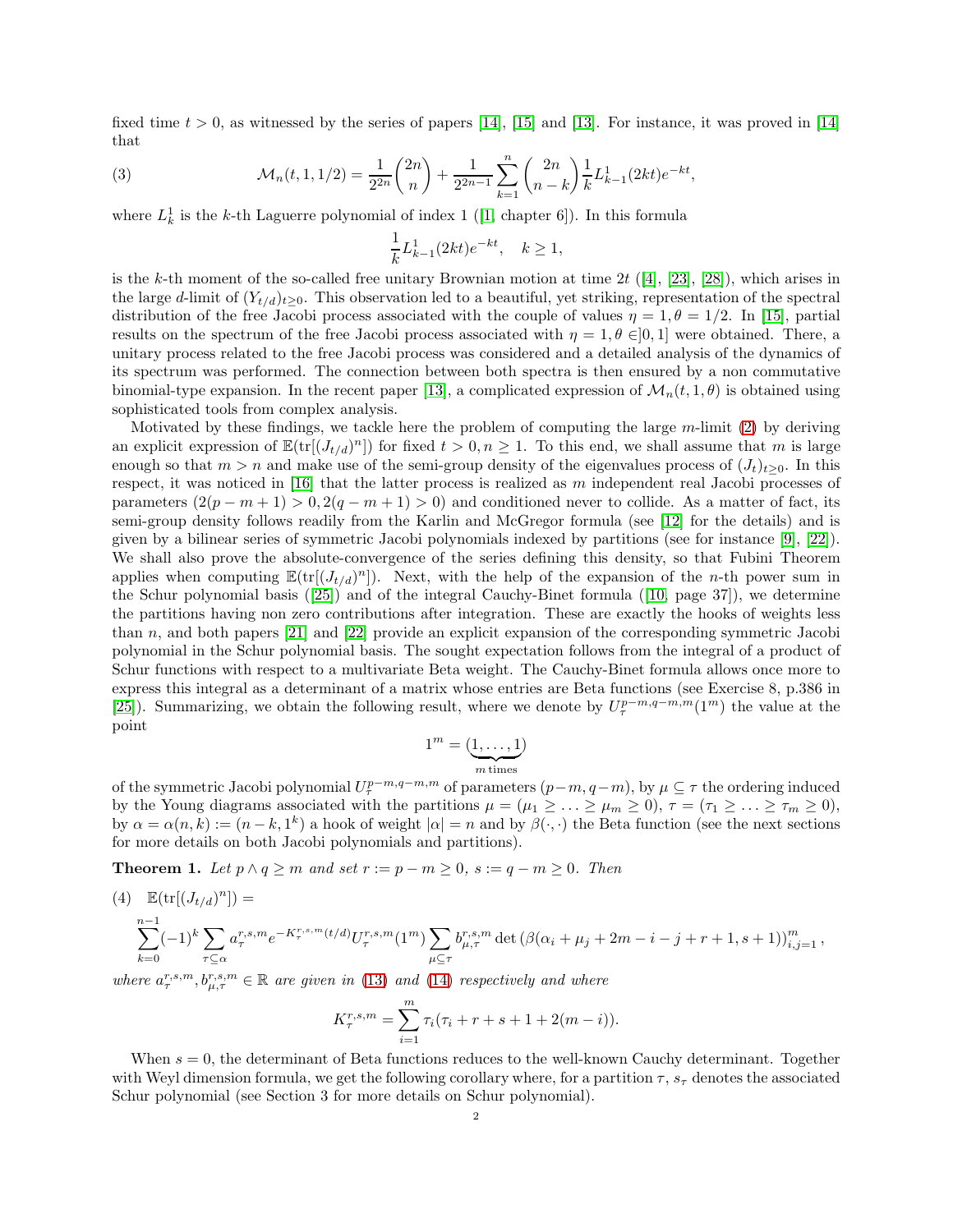<span id="page-2-1"></span>**Corollary 1.** If  $s = 0$ , then we have

$$
\mathbb{E}(\text{tr}[(J_{t/d})^n]) = \sum_{k=0}^{n-1} (-1)^k \sum_{\tau \subseteq \alpha} e^{-K_{\tau}^{r,0,m}(t/d)} \prod_{i=1}^m [2(\tau_i + m - i) + r + 1] \left\{ \frac{\Gamma(m - i + 1)\Gamma(r + \tau_i + m - i + 1)}{\Gamma(\tau_i + m - i + 1)\Gamma(r + m - i + 1)} \right\}^2
$$
\n(5)\n
$$
[s_{\tau}(1^m)]^2 U_{\tau}^{r,0,m}(1^m) \sum_{\mu \subseteq \tau} \frac{\prod_{1 \le i < j \le m} (\tau_i + \tau_j + 2m - i - j + r + 1)^2}{\prod_{i,j=1}^m (\alpha_i + \mu_j + 2m - i - j + r + 1)} b_{\mu,\tau}^{r,0,m} s_{\mu}(1^m) s_{\alpha}(1^m).
$$

<span id="page-2-0"></span>If further  $r = s = 0$ , then

$$
\mathbb{E}(\text{tr}[(J_{t/d})^n]) = \sum_{k=0}^{n-1} (-1)^k \sum_{\tau \subseteq \alpha} e^{-K_{\tau}^{0,0,m}(t/d)} \prod_{i=1}^m [2(\tau_i + m - i) + 1]
$$
  

$$
[s_{\tau}(1^m)]^2 U_{\tau}^{0,0,m}(1^m) \sum_{\mu \subseteq \tau} \frac{\prod_{1 \le i < j \le m} (\tau_i + \tau_j + 2m - i - j + 1)^2}{\prod_{i,j=1}^m (\alpha_i + \mu_j + 2m - i - j + 1)} b_{\mu,\tau}^{0,0,m} s_{\mu}(1^m) s_{\alpha}(1^m).
$$

Let us point out that, for  $s = 1$ , the determinant

$$
\det (\beta(\alpha_i + \mu_j + 2m - i - j + r + 1, 2))_{i,j=1}^m
$$
  
= 
$$
\det \left( \frac{1}{(\alpha_i + \mu_j + 2m - i - j + r + 1)(\alpha_i + \mu_j + 2m - i - j + r + 2)} \right)_{i,j=1}^m
$$

was already considered in [\[19\]](#page-12-20), where it is expanded in some basis of symmetric functions. Up to our best knowledge, there is no general explicit expression of the above determinant for arbitrary  $s \geq 0$ . Nonetheless, as we shall see below, the term corresponding to the null partition  $\tau = (0)$  may be computed using Kadell's integral (see Exercise 7, p.385 in [\[25\]](#page-12-17)) and as such, we retrieve the moments derived in [\[6\]](#page-12-6) (see Proposition 2.2 and Corollary 2.3 there) of the multivariate Beta distribution arising from the Jacobi unitary ensemble. This is by no means a surprise since all but this term cancel when we let  $t \to \infty$  in [\(4\)](#page-1-0) and the distribution of  $J_t$  converges weakly as  $t \to \infty$  to that of the Jacobi unitary ensemble (also known as the matrix-variate Beta distribution).

Back to formula [\(5\)](#page-2-0), some of the products involved there terminate after cancellations, since the lengths of  $\mu, \tau, \alpha$  satisfy  $l(\mu) \leq l(\tau) \leq l(\alpha) \leq n < m$ . This observation allows to take the limit as  $m \to \infty$  there, assuming  $p = p(m)$  and  $d = d(m)$  are such that [\(1\)](#page-0-1) holds. Moreover, we show that  $b_{\mu,\tau}^{(m),s(m),m} s_{\mu}(1^m)$  has finite large m-limit which, together with the generalized binomial formula for Schur functions([\[20\]](#page-12-21)), entail

$$
\lim_{m \to \infty} U_{\tau}^{r(m),s(m),m}(1^m) = \left(1 - \frac{1}{\theta}\right)^{|\tau|}
$$

.

Here, we write  $r = r(m) = p(m) - m$ ,  $s = s(m) = d(m) - p(m) - m$  and the assumption  $s(m) = 0$  corresponds in the large m-limit to the set

$$
\{\theta \in ]0,1[,\theta(1+\eta)=1\}.
$$

Since  $s_{\alpha}(1^m) = O(m^{|\alpha|})$  for any partition  $\alpha$  ([\[6\]](#page-12-6), p.4), then we are led after normalizing by the factor  $(1/m)$ to an indeterminate limit and as such, the computation of [\(2\)](#page-0-0) seems to be out of reach for the moment. Note in this respect that the derivation of the moments  $\mathcal{M}_n(\infty, \eta, \theta)$  performed in [\[6\]](#page-12-6) is based on the inverse binomial transform.

The paper is organized as follows. In the next section, we recall the definition of the Brownian motion on the unitary group  $\mathcal{U}(d,\mathbb{C})$  and derive the stochastic differential equation satisfied by the hermitian matrix Jacobi process which was announced in [\[16\]](#page-12-0) without proof. In the same section, we recall also the stochastic differential system satisfied by the corresponding eigenvalues process and prove the absolute convergence of the semi-group density of the latter. In section 3, we prove our main results, that is,Theorem [1](#page-1-1) and his corollary. For that purpose, we recall some facts on both Schur polynomials and symmetric Jacobi polynomials associated with hooks then generalize an orthogonality relation for the real Jacobi polynomial to its multivariate analogue. In the last section, we investigate the asymptotic behavior of all the terms appearing in the right-hand side of [\(5\)](#page-2-0).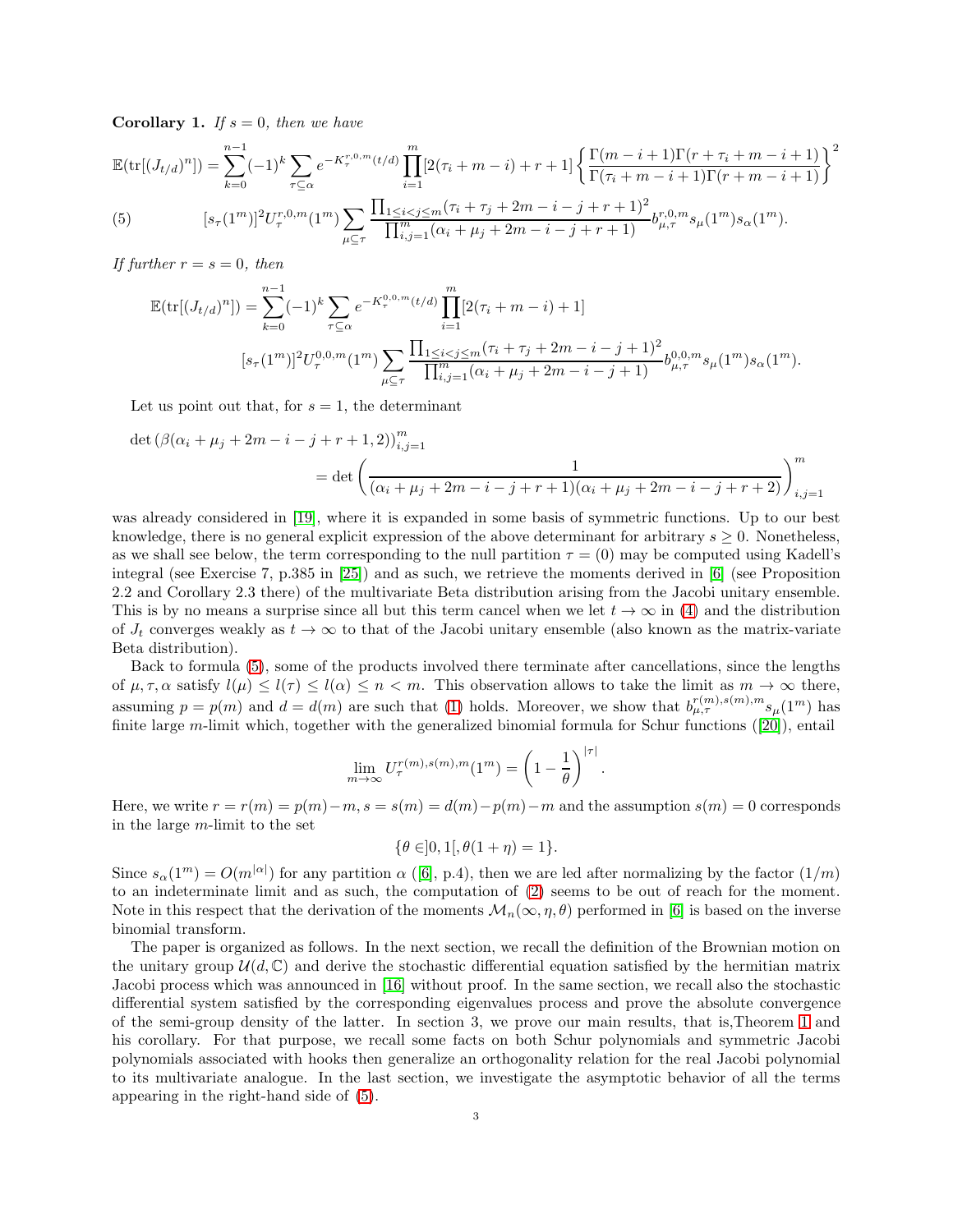### 2. The Hermitian matrix Jacobi process and its eigenvalues process

2.1. From the unitary Brownian motion to the Hermitian matrix Jacobi process. The existence of the limit [\(2\)](#page-0-0) relies to a large extent on the convergence of the moments of  $(Y_{t/d})_{d\geq 0}$  to those of the freeunitary Brownian motion ([\[4\]](#page-12-11)). The time normalization  $t/d$  is equivalent to the normalization of the Laplace-Beltrami operator on  $\mathcal{U}(d)$  by a factor  $1/d$ , which in this case corresponds to the Killing form

<span id="page-3-0"></span>
$$
-d\operatorname{tr}(XY),
$$

where  $X, Y$  are skew-hermitian matrices. With this normalization, the unitary Brownian motion solves the following stochastic differential equation (see [\[24\]](#page-12-1)):

(6) 
$$
dY_t = iY_t dH_t - \frac{1}{2}Y_t dt, \quad Y_0 = I_d,
$$

where  $I_d$  is the  $d \times d$  identity matrix and  $(H_t)_{t>0}$  is a  $d \times d$  matrix-valued Hermitian process whose diagonal entries are real Brownian motions while its off diagonal entries are complex Brownian motions, all of them being independent and have common variance  $t/d$ . Besides, the process  $(Y_{t/d})_{t\geq 0}$  is a left Brownian motion in the sense that the semi-group operator

$$
f \mapsto \mathbb{E}\left[f(ZY_t)\right], \qquad Z \in \mathcal{U}(d, \mathbb{C}),
$$

defined on the space of continuous functions f on  $\mathcal{U}(d,\mathbb{C})$  is left-invariant. Equivalently, the right-increments

$$
Y_{s/d}^{-1}Y_{t/d}, \quad 0 \le s < t,
$$

of  $(Y_{t/d})_{t\geq 0}$  are invariant under left multiplication by any complex unitary matrix. This choice is by no means a loss of generality since the process  $(Y_{t/d}^{-1})_{t\geq 0}$  has the same distribution as  $(Y_{t/d})_{t\geq 0}$  and is a right Brownian motion on  $\mathcal{U}(d,\mathbb{C})$ .

Now, one can use in order to derive a stochastic differential equation satisfied by  $J_t$ . To this end, let

$$
Y_t = \left(\begin{array}{cc} X_t & U_t \\ V_t & W_t \end{array}\right), \quad H_t = \left(\begin{array}{cc} R_t & S_t \\ M_t & N_t \end{array}\right),
$$

be the block decompositions of  $Y_t$  and  $H_t$ . Here,  $X_t$  is the  $m \times p$  upper-left corner of  $Y_t$  so that  $J_t = X_t X_t^*$ , while  $U_t, V_t, W_t, R_t, S_t, M_t, N_t$  are  $m \times q, d - m \times p, d - m \times q, p \times p, p \times q, q \times p, q \times q$  matrices respectively. Hence, [\(2.1\)](#page-3-0) readily gives

$$
dX_t = i(X_t dR_t + U_t dM_t) - \frac{X_t}{2} dt
$$

and Itˆo formula yields

$$
dJ_t = X_t(dX_t^{\star}) + (dX_t)X_t^{\star} + \langle (dX_t), (dX_t^{\star}) \rangle
$$

where $\langle \cdot, \cdot \rangle$  denotes the bracket of continuous semi-martingales ([\[29\]](#page-12-22)). Since

$$
\langle dB_t, d\overline{B_t}\rangle = t, \quad \langle dB_t, dB_t \rangle = 0,
$$

for any complex Brownian motion  $(B_t)_{t\geq0}$  of variance t, since  $(R_t)_{t\geq0}$  and  $(M_t)_{t\geq0}$  are independent and since  $X_t X_t^* + U_t U_t^* = I_m$ , then the finite-variation part of the semi-martingale decomposition of  $dJ_t$  is given by:

$$
\left[\frac{p}{d}I_m - J_t\right]dt.
$$

Again, since  $R_t$  is Hermitian, then the local-martingale part of  $dJ_t$  is given by

$$
i[U_t dM_t X_t^* - X_t dM_t^* U_t^*],
$$

whose bracket coincides with that of the local martingale:

$$
\sqrt{J_t}dF_t\sqrt{I_m-J_t}+\sqrt{I_m-J_t}dF_t^*\sqrt{J_t},
$$

where  $(F_t)_{t\geq0}$  is a complex Brownian matrix whose entries are independent and have common variance  $t/d$ . Hence, if  $J_0$  and  $I_m - J_0$  are positive-definite, the following stochastic differential equation holds

$$
dJ_t = \sqrt{J_t} dF_t \sqrt{I_m - J_t} + \sqrt{I_m - J_t} dF_t^* \sqrt{J_t} + \left(\frac{p}{d}I_m - J_t\right) dt
$$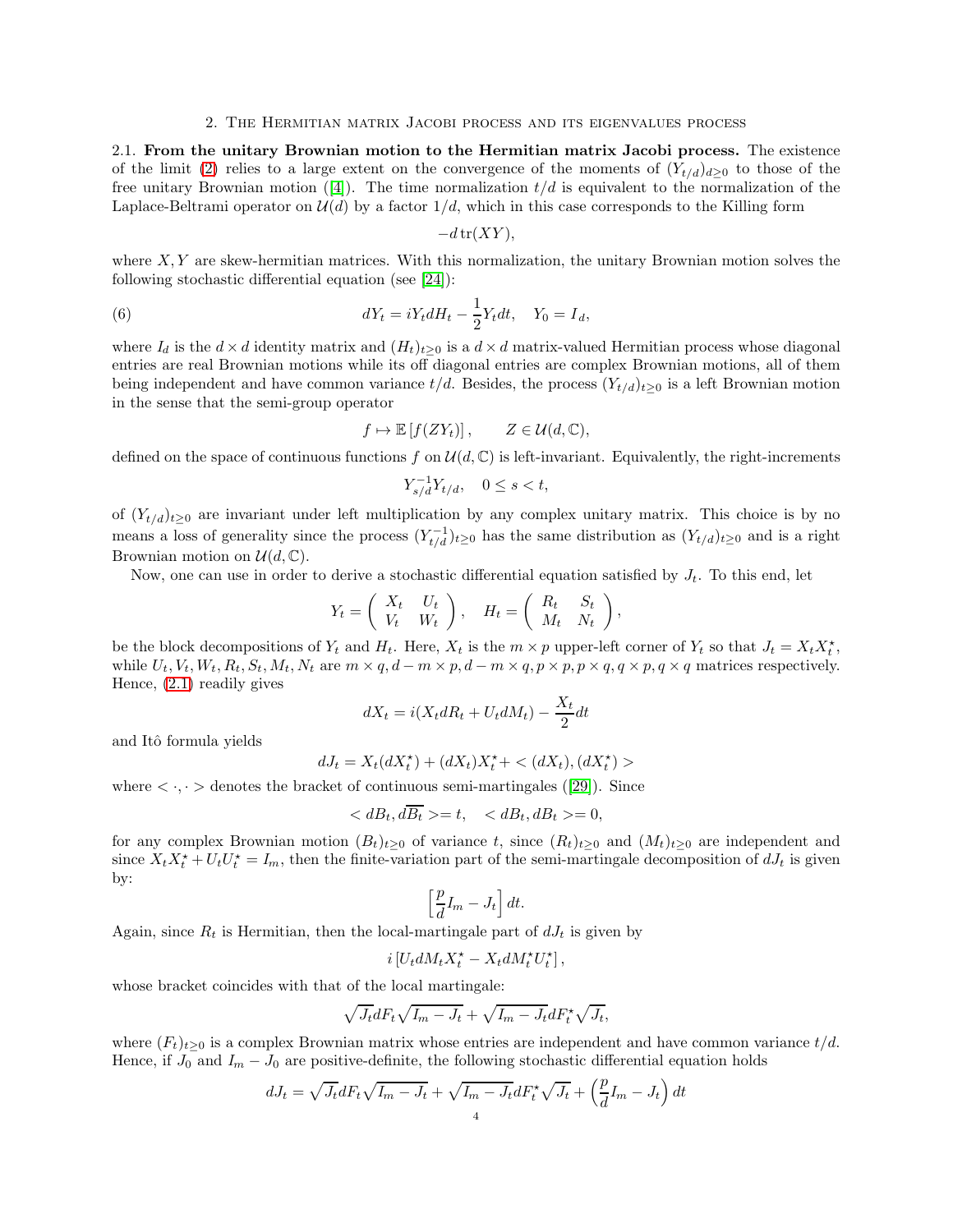as long as  $J_t$  and  $I_m - J_t$  remain so. According to Bru's Theorem (see [\[18,](#page-12-23) page 3061]), there exist m real Brownian motions  $(\nu_i)_{i=1}^m$  with common variance t such that the eigenvalues process, say  $(\lambda_i)_{i=1}^m$ , satisfies the stochastic differential system

<span id="page-4-0"></span>(7) 
$$
d\lambda_i(t) = \sqrt{(2/d)(\lambda_i(t)(1-\lambda_i(t))}d\nu_i(t) + \frac{1}{d}\left[ (p - d\lambda_i(t)) + \sum_{j \neq i} \frac{\lambda_i(t)(1-\lambda_j(t)) + \lambda_j(t)(1-\lambda_i(t))}{\lambda_i(t) - \lambda_j(t)} \right] dt
$$

as long as  $0 < \lambda_m(t) < \lambda_{m-1}(t) < \cdots < \lambda_1(t) < 1$ . Recalling  $q = d - p$ , then the infinitesimal generator of  $(\lambda_i(2td), t \geq 0)_{i=1}^m$  coincides with the one displayed in [\[16,](#page-12-0) page 150]. Consequently,  $(\lambda_i)_{i=1}^m$  is realized as a Doob transform of m independent real Jacobi processes of parameters  $(2(p - m + 1), 2(q - m + 1))$ killed when they first collide, the sub-harmonic function being the Vandermonde polynomial. On the other hand, the main result proved in [\[12\]](#page-12-14) shows that if  $p \wedge q > m - (1/2)$ , then [\(7\)](#page-4-0) admits, for any starting point  $\lambda(0) = (0 \leq \lambda_m(0) \leq \cdots \leq \lambda_1(0) \leq 1)$ , a unique strong solution defined on the whole positive half-line. Altogether, we deduce from the last section of [\[12\]](#page-12-14) that the semi-group density<sup>[1](#page-4-1)</sup> of  $(\lambda_i)_{i=1}^m$ , say  $G_i^{r,s,m}$ , is given at time t by:

<span id="page-4-2"></span>
$$
(8)
$$

$$
G_t^{r,s,m}(\lambda(0),\lambda) = \sum_{\tau = (\tau_1 \geq \dots \geq \tau_m \geq 0)} e^{-K_{\tau}^{r,s,m}(t/d)} \frac{\det[P_{\tau_i+m-i}^{r,s}(\lambda_j(0))]_{i,j=1}^m}{V(\lambda(0))} \frac{\det[P_{\tau_i+m-i}^{r,s}(\lambda_j)]_{i,j=1}^m}{V(\lambda)} W^{r,s,m}(\lambda),
$$

where we recall  $r = p - m$ ,  $s = q - m$ ,

$$
K_{\tau}^{r,s,m} := \sum_{i=1}^{m} \tau_i (\tau_i + r + s + 1 + 2(m - i)),
$$

where we have set

$$
V(\lambda) := \prod_{i < j} (\lambda_i - \lambda_j),
$$
\n
$$
W^{r,s,m}(\lambda) := \prod_{i=1}^m \lambda_i^r (1 - \lambda_i)^s V(\lambda)^2 \mathbf{1}_{\{0 < \lambda_m < \dots < \lambda_1 < 1\}},
$$

and where  $P_n^{r,s}$  stands for the *n*-th orthonormal Jacobi polynomial on [0, 1]. Actually,

$$
P_n^{r,s} := \frac{p_n^{r,s}}{\|p_n^{r,s}\|_2} = \frac{1}{\|p_n^{r,s}\|_2} \frac{(r+1)_n}{n!} {}_2F_1(-n, n+r+s+1, r+1, \cdot)
$$

with

$$
||p_n^{r,s}||_2^2 := \frac{1}{2n+r+s+1} \frac{\Gamma(r+n+1)\Gamma(s+n+1)}{\Gamma(n+1)\Gamma(n+1+r+s)}, \quad (r+1)_n = \frac{\Gamma(r+1+n)}{\Gamma(r+1)},
$$

and  ${}_2F_1$  is the Gauss hypergeometric function (see [\[1,](#page-12-10) chapters 2 and 6] for more details). Set

$$
P_{\tau}^{r,s,m}(x) := \frac{\det[P_{\tau_i+m-i}^{r,s}(x_j)]_{i,j=1}^m}{V(x)} = \prod_{i=1}^m \frac{1}{\|p_{\tau_i+m-i}^{r,s}\|_2} \frac{\det[p_{\tau_i+m-i}^{r,s}(x_j)]_{i,j=1}^m}{V(x)},
$$

then  $P_{\tau}^{r,s,m}$  is known as the symmetric (orthonormal) Jacobi polynomial associated with the partition  $\tau$ . Under different normalizations, the family  $(P_{\tau}^{r,s,m})_{\tau}$  appeared independently in [\[2\]](#page-12-24), [\[9\]](#page-12-15), [\[22\]](#page-12-16), [\[26\]](#page-12-25) and [\[27\]](#page-12-26). For instance, since

$$
p_{\tau_i+m-i}^{r,s}(0) = \frac{(r+1)_{\tau_i+m-i}}{(\tau_i+m-i)!},
$$

<span id="page-4-1"></span><sup>1</sup>With respect to Lebesgue measure  $d\lambda = \prod_{i=1}^{m} d\lambda_i$ .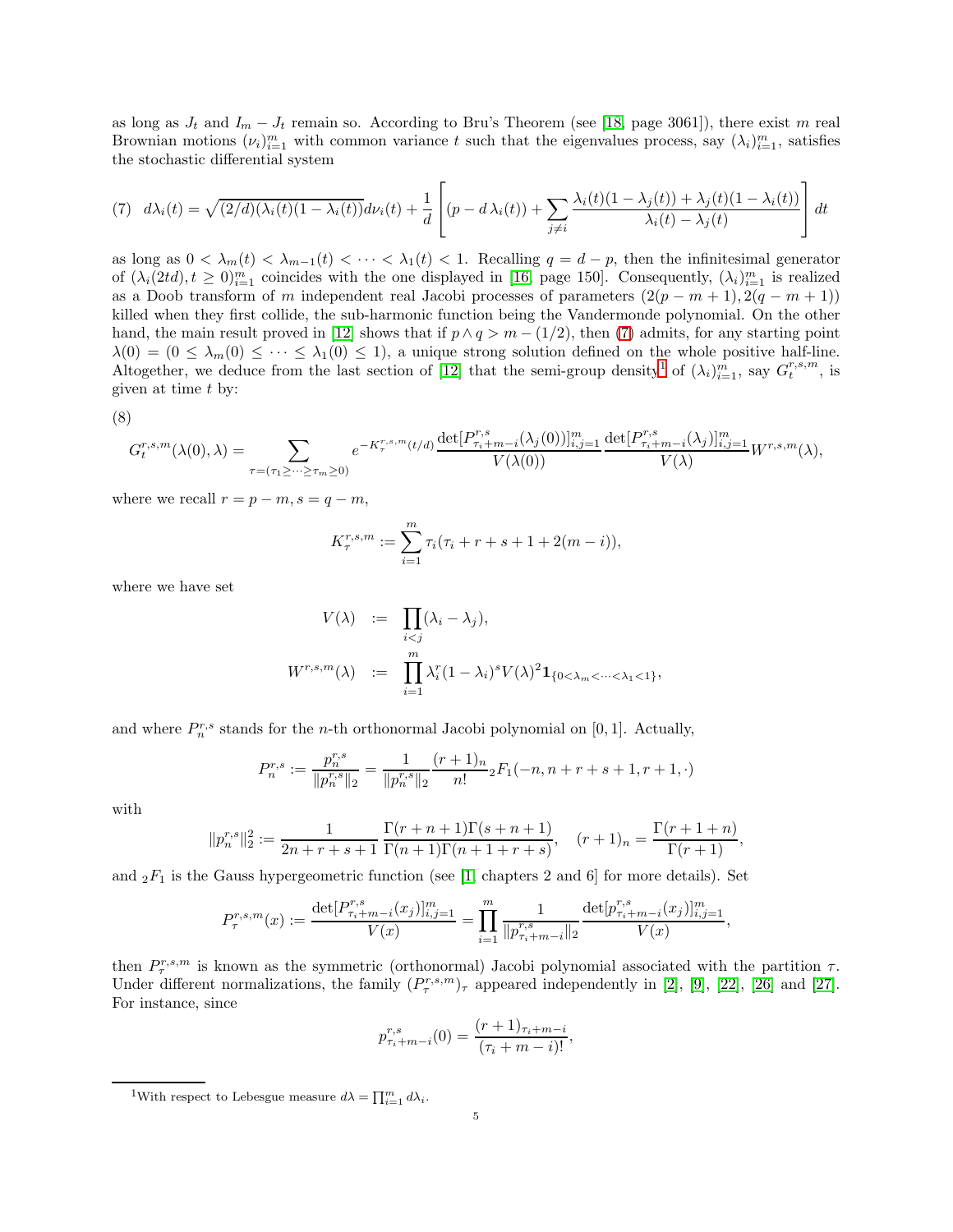then  $G_t^{r,s,m}(\lambda(0),\lambda)$  may be written as

<span id="page-5-0"></span>
$$
(9) \quad G_{t}^{r,s,m}(\lambda(0),\lambda) = \sum_{\tau = (\tau_{1} \geq \dots \geq \tau_{m} \geq 0)} e^{-K_{\tau}^{r,s,m}(t/d)} \left\{ V(\tilde{\tau}) \prod_{1 \leq i < j \leq m} \frac{1}{(r+j-i)i} \prod_{i=1}^{m} \frac{p_{\tau_{i}+m-i}^{r,s}(0)}{||p_{\tau_{i}+m-i}^{r,s}||_{2}} \right\}^{2} U_{\tau}^{r,sm}(\lambda(0)) U_{\tau}^{r,s,m}(\lambda) W^{r,s,m}(\lambda),
$$

where  $U_{\tau}^{r,s,m}$  denotes the polynomial considered in [\[22\]](#page-12-16), normalized to be equal to 1 at  $(0,\ldots,0)$  ${m}$  times ), see [\[22,](#page-12-16)

Theorem 10]. More explicitely

$$
U^{r,s,m}_{\tau}(\lambda) := \frac{(-1)^{m(m-1)/2}}{V(\tilde{\tau})} \prod_{1 \le i < j \le m} (r+j-i)i \frac{\det(\,_2F_1\bigl(-(\tau_i+m-i),\tau_i+m-i+r+s+1,r+1,\lambda_j)\bigr)_{i,j=1}^m}{V(\lambda)}
$$

with

$$
V(\tilde{\tau}) = \prod_{1 \le i < j \le m} (\tau_i - \tau_j + j - i)(\tau_i + \tau_j + 2m - i - j + r + s + 1).
$$

The representation [\(9\)](#page-5-0) is convenient for our purposes since when  $\tau$  is a hook, an explicit expansion of  $U^{r,s,m}_{\tau}$ in the Schur polynomial basis is given in [\[22\]](#page-12-16).

2.2. Absolute convergence of the semi-group density. Another normalization of the symmetric Jacobi polynomial is related to the spherical function property they satisfy for special parameters  $(r, s)$  (see Table II in [\[26\]](#page-12-25)). It has the merit to be well-suited for proving that the series given in [\(8\)](#page-4-2) is absolutely convergent. Indeed, let  $\phi \in [-1, 1]^m$  and let

$$
q_n^{r,s}(x)=p_n^{r,s}((1-x)/2),\quad Q_\tau^{r,s,m}(\phi)=\frac{\det[q_{\tau_i+m-i}^{r,s}(\phi_j)]_{i,j=1}^m}{V(\phi)},
$$

be the Jacobi polynomial in  $[-1, 1]$  and the symmetric Jacobi polynomial in  $[-1, 1]^m$  respectively. Then Proposition 7.2 in [\[26\]](#page-12-25) shows that  $Q^{r,s,m}_{\tau}$  coincides up to a constant with the symmetric Jacobi polynomials considered there. Moreover, Proposition 1.1 in the same paper shows that for any  $\phi \in [-1, 1]^m$ ,

$$
|Q^{r,s,m}_{\tau}(\phi)| \leq Q^{r,s,m}_{\tau}(1^m), \qquad r \geq s \geq 0,
$$

whilethe special value  $Q_{\tau}^{r,sm}(1^m)$  is given by ([\[26,](#page-12-25) Proposition 7.1]):

$$
Q_{\tau}^{r,s,m}(1^m) = V(\tilde{\tau}) \prod_{i=1}^m \frac{\Gamma(\tau_i + m - i + r + 1)2^{-(m-i)}}{\Gamma(\tau_i + m - i + 1)\Gamma(m - i + r + 1)\Gamma(m - i + 1)}.
$$

Since

$$
P_{\tau}^{r,s,m}(x) = (-2)^{m(m-1)/2} \prod_{i=1}^{m} \frac{1}{\|p_{\tau_i+m-i}^{r,s}\|_2} Q_{\tau}^{r,s,m}(1-2x),
$$

then the absolute convergence of [\(8\)](#page-4-2) amounts to that of

$$
\sum_{\tau_1 \geq \dots \geq \tau_m \geq 0} e^{-K_{\tau}^{r,s,m}(t/d)} \left[ Q_{\tau}^{r,s,m}(1^m) \prod_{i=1}^m \frac{1}{\|p_{\tau_i+m-i}^{r,s}\|_2} \right]^2.
$$

By the virtue of the bound

$$
V(\tilde{\tau}) \le \prod_{i=1}^{m} [(\tau_i + m)(2\tau_i + 2m + r + s + 1)]^m
$$

and from the expression

$$
||p_{\tau_i+m-i}^{r,s}||_2^2 = \frac{1}{2(\tau_i+m-i)+r+s+1} \frac{\Gamma(r+\tau_i+m-i+1)\Gamma(s+\tau_i+m-i+1)}{\Gamma(\tau_i+m-i+1)\Gamma(\tau_i+m-i+1+r+s)},
$$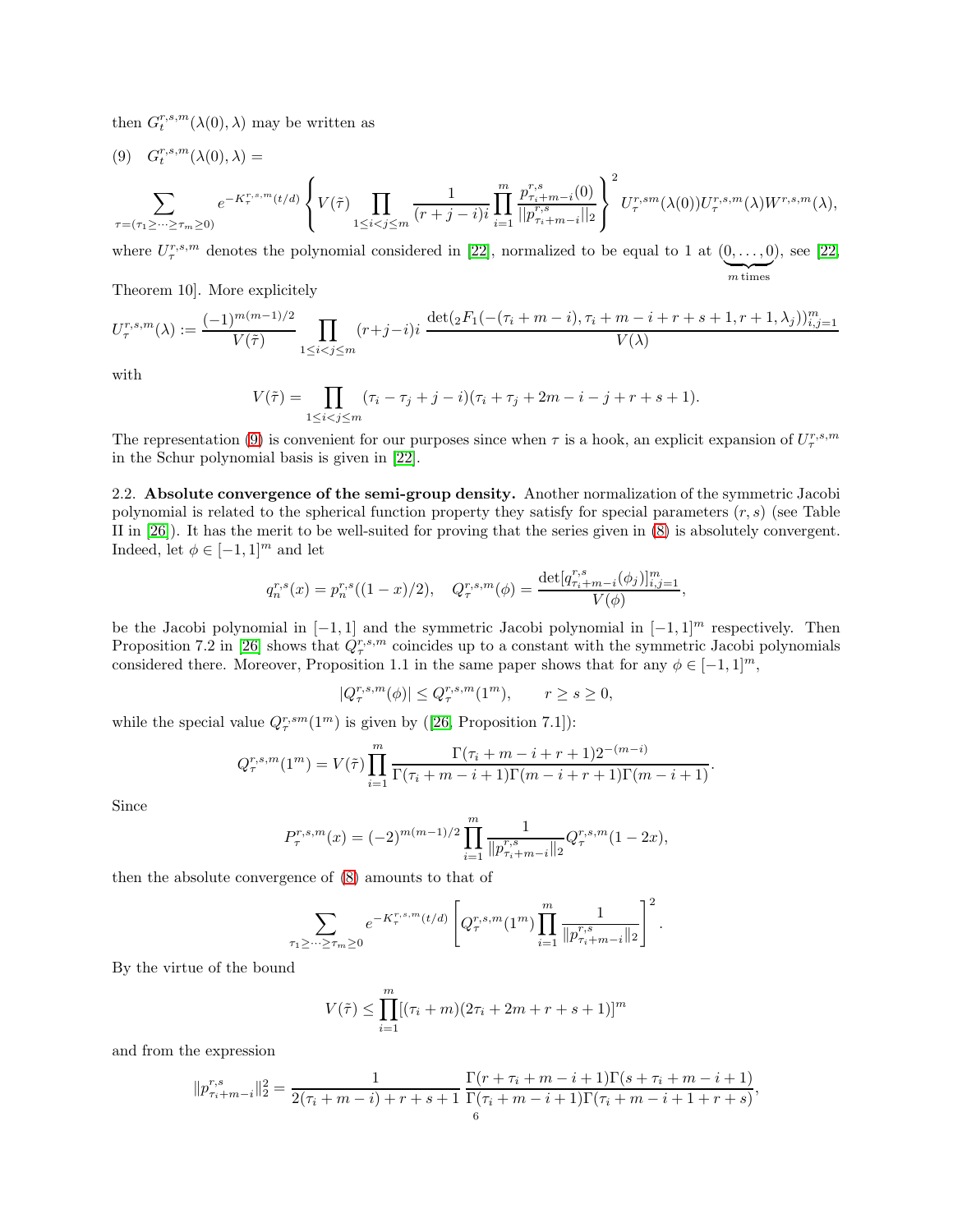it then suffices to prove the absolute convergence of the series

$$
\sum_{\tau_1 \geq \dots \geq \tau_m \geq 0} e^{-K_{\tau}^{r,s,m}(t/d)} \left( \prod_{i=1}^m [(\tau_i + m)(2\tau_i + 2m + r + s + 1)]^{2m} [2\tau_i + 2m + r + s + 1] \times \frac{\Gamma(\tau_i + m - i + r + 1)\Gamma(\tau_i + m - i + r + s + 1)}{\Gamma(\tau_i + m - i + 1)\Gamma(\tau_i + m - i + s + 1)} \right).
$$

Since this is a series of positive numbers, then we can bound it from above by the series over all the m-tuples  $(\tau_1, \ldots, \tau_m) \in \mathbb{N}^m$ . Doing so leads to proving the absolute convergence of the series

$$
\begin{split} \sum_{j\geq 0} e^{-j(j+r+s+1+2(m-i))(t/d)}[(j+m)(2j+2m+r+s+1)]^{2m}\times \\ [2j+2m+r+s+1](j+m-i+1)_r(j+m-i+s+1)_r, \end{split}
$$

for any  $1 \leq i \leq m$ . But this holds true since

$$
(j+m-i+1)_{r}(j+m-i+s+1)_{r} \sim (j+m-i+1)^{r}(j+m-i+s+1)^{r}, \quad j \to \infty.
$$

From the mirror symmetry  $q_n^{r,s}(-x) = (-1)^n q_n^{s,r}(x)$ , it follows that  $Q_\tau^{r,s,m}(-\phi) = (-1)^{|\tau|} Q_\tau^{r,s,m}(\phi)$  whence the absolute-convergence of the series [\(8\)](#page-4-2) may be proved for  $0 \le r \le s$  along the previous lines. As a matter of fact, if the hermitian matrix Jacobi process starts at the identity matrix  $J_0 = I_m$ , then Fubini Theorem yields

<span id="page-6-0"></span>
$$
\mathbb{E}(\text{tr}[(J_{t/d})^n]) = \int \left(\sum_{i=1}^m \lambda_i^n \right) G_t^{r,s,m}(1^m, \lambda) d\lambda
$$
  

$$
= \sum_{\tau_1 \geq \dots \geq \tau_m \geq 0} e^{-K_{\tau}^{r,s,m}(t/d)} P_{\tau}^{r,s,m}(1^m) \int \left(\sum_{i=1}^m \lambda_i^n \right) P_{\tau}^{r,s,m}(\lambda) W^{r,s,m}(\lambda) d\lambda.
$$

3. Proof of Theorem [1](#page-1-1)

In this section, we prove both Theorem [1](#page-1-1) and Corollary [1.](#page-2-1) The proof of the former relies mainly on the lemma below, where we determine the partitions having non zero contributions to the integral displayed in the right hand side of [\(10\)](#page-6-0).

3.1. **Partitions.** When  $m = 1, \tau$  is a nonnegative integer and  $P_{\tau}^{r,s,1}$  reduces to the orthonormal onedimensional Jacobi polynomial  $P^{r,s}_{\tau}$  of degree  $\tau$ . In this case, the integral

$$
\int_0^1 x^j P^{r,s}_{\tau}(x) x^r (1-x)^s dx
$$

vanishes unless  $j \geq \tau$ , since  $x^j$  may be written as a linear combination of  $P_\tau$ ,  $\tau \leq j$ .

For general  $m \geq 2$ , the situation is quite similar. More precisely, fix  $n < m$  and recall from [\[25,](#page-12-17) page 68, exercise 10 the following expansion of the  $n$ -th power sum:

$$
\sum_{i=1}^{m} \lambda_i^n = \sum_{k=0}^{n-1} (-1)^k s_\alpha(\lambda),
$$

where

$$
\alpha = \alpha(k, n) = (n - k, 1^k) := (n - k, \underbrace{1, \dots, 1}_{k \text{ times}}, \underbrace{0, \dots, 0}_{m - k - 1 \text{ times}}), \quad 0 \le k \le n - 1,
$$

are hooks of common weight

$$
|\alpha| = \sum_{i=1}^{m} \alpha_i = n,
$$

and

$$
s_{\alpha}(\lambda) = s_{\alpha}(\lambda_1, \dots, \lambda_m) = \frac{\det(\lambda_j^{\alpha_i+m-i})_{i,j=1}^m}{\det(\lambda_j^{m-i})_{i,j=1}^m}
$$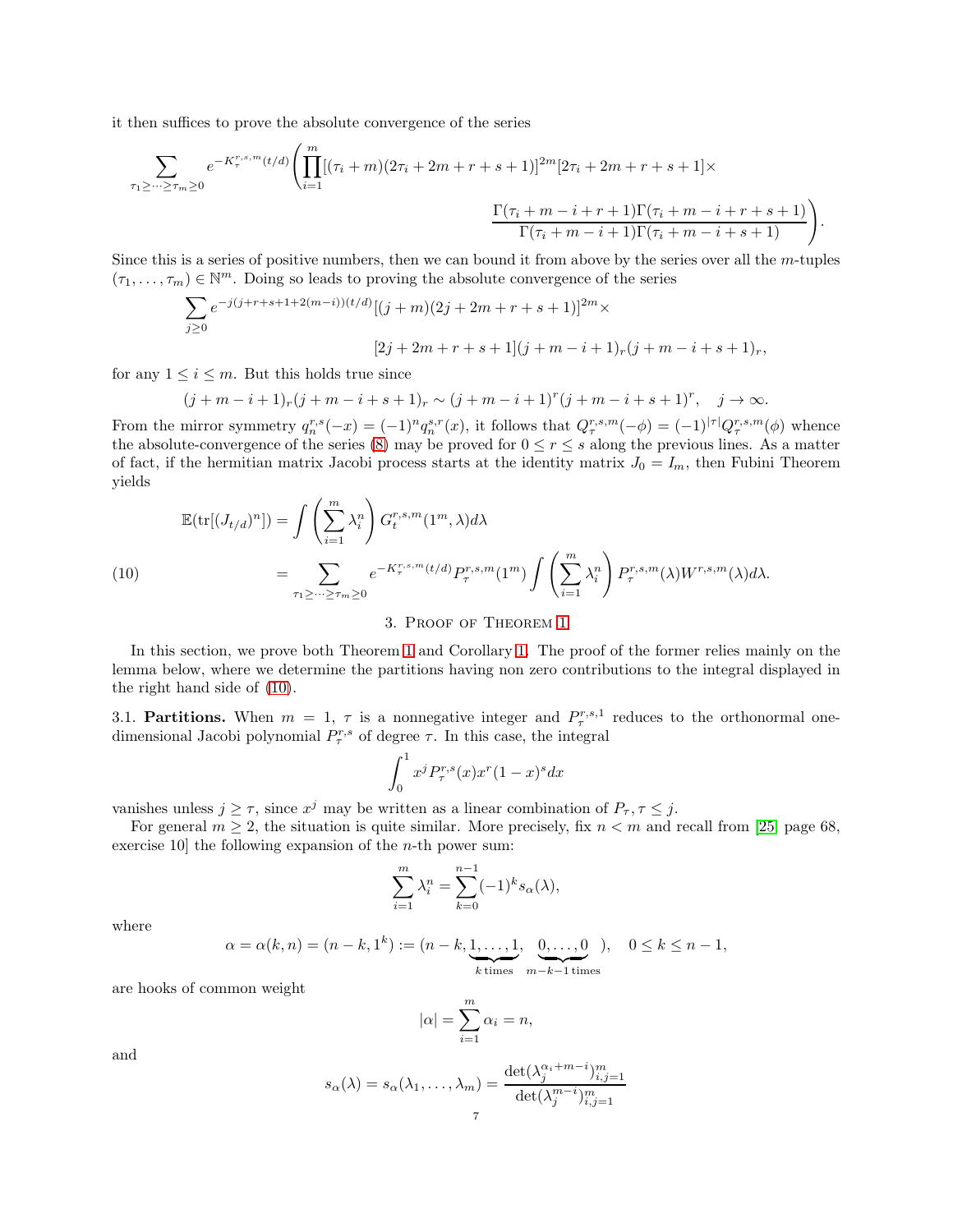are the corresponding Schur polynomials.

Recall also from [\[10,](#page-12-18) page 37] the integral form of the Cauchy-Binet formula: for any probability measure  $\kappa$  and any sequences  $(\psi_i)_{i\geq 1}, (\phi_i)_{i\geq 1}$  of real-valued bounded functions,

$$
\int \det(\psi_i(x_j))_{i,j=1}^m \det(\phi_i(x_j))_{i,j=1}^m \prod_{i=1}^m \kappa(dx_i) = m! \det \left( \int \psi_i(x) \phi_j(x) \kappa(dx) \right)_{i,j=1}^m
$$

.

We can now state the lemma alluded to above, where we use the ordering  $\tau \subseteq \alpha$  meaning that  $\tau_i \leq \alpha_i$  for all  $1 \leq i \leq m$ .

<span id="page-7-0"></span>**Lemma 1.** For any  $k \leq n-1$ , the integral

$$
\int s_{\alpha}(\lambda) P_{\tau}^{r,s,m}(\lambda) W^{r,s,m}(\lambda) d\lambda
$$

vanishes unless  $\tau \subseteq \alpha$ .

*Proof:* For sake of simplicity, let us omit in this proof the super-scripts and write simply  $P<sub>\tau</sub>$ ,  $P<sub>n</sub>$ , W instead of  $P_{\tau}^{r,s,m}, P_{n}^{r,s}, W^{r,s,m}$  respectively. From the Cauchy-Binet formula, it follows that

$$
\int s_{\alpha}(\lambda) P_{\tau}(\lambda) W(\lambda) d\lambda = \frac{1}{m!} \int_{[0,1]^m} \det(\lambda_i^{\alpha_j + m - j}) \det(P_{\tau_j + m - j}(\lambda_i)) \prod_{i=1}^m \lambda_i^r (1 - \lambda_i)^s d\lambda
$$
  
= det  $\left( \int_0^1 x^{\alpha_j + m - j} P_{\tau_i + m - i}(x) x^r (1 - x)^s dx \right)_{i,j=1}^m$ .

Set

$$
A = (A_{ij})_{i,j=1}^m := \left(\int_0^1 x^{\alpha_j + m - j} P_{\tau_i + m - i}(x) x^r (1 - x)^s dx\right)_{i,j=1}^m
$$

and note that  $\det(A) = 0$  if  $\tau_m \ge 1$  since the last column is the null vector. Assuming  $\tau_m = 0, \tau_{m-1} \ge 1$  and expanding the determinant along the last column, then the same conclusion holds for the principal minor

$$
(A_{ij})_{i,j=1}^{m-1}
$$

and so on up to the principal minor of size  $k + 1$ . Thus,  $\det(A) = 0$  unless  $\tau_i = 0$  for all  $k + 2 \leq i \leq m$ . If  $k = 0$ , then A is a lower triangular matrix and  $\det(A) = 0$  unless  $\tau_1 \leq n$ . Otherwise  $1 \leq k \leq n-1$ , and if  $\tau_i \geq 2$  for some  $2 \leq i \leq k+1$ , then  $\tau_1 \geq \tau_2 \geq 2$  so that for any  $j \geq 2$ 

$$
\tau_1 + m - 1 \ge \tau_2 + m - 2 \ge m > \alpha_j + m - j.
$$

From the orthogonality of the one-dimensional Jacobi polynomials, it follows that  $A_{1j} = A_{2j} = 0$  for all  $j \geq 2$  so that the first and the second row are proportional. Thus,  $\det(A) = 0$  and we are left with the hooks

$$
\tau = (\tau_1 \geq \underbrace{\tau_2 \geq \cdots \geq \tau_{k+1}}_{\in \{0,1\}} \geq \underbrace{0,\ldots,0}_{m-k-1 \text{ times}})
$$

But if  $\tau_1 > n - k \ge 1$  then the first row is the null vector and  $\det(A) = 0$  as well. The lemma is proved.

Remark. We shall see below that the symmetric Jacobi polynomial has a 'lower-triangular' expansion in the basis of Schur polynomials with respect to the ordering ⊆. It is very likely that the inverse expansion of the Schur polynomial in the basis of symmetric Jacobi polynomials is also lower-triangular. In this case, the lemma would follow from the fact that symmetric Jacobi polynomials are mutually orthogonal with respect to  $W^{r,s,m}$ :

$$
\int P^{r,s,m}_\tau(x)P^{r,s,m}_\kappa(x)W^{r,s,m}(x)dx=0
$$

whenever the partitions  $\tau$  and  $\kappa$  are different.

Now we proceed to the end of the proof of Theorem [1.](#page-1-1)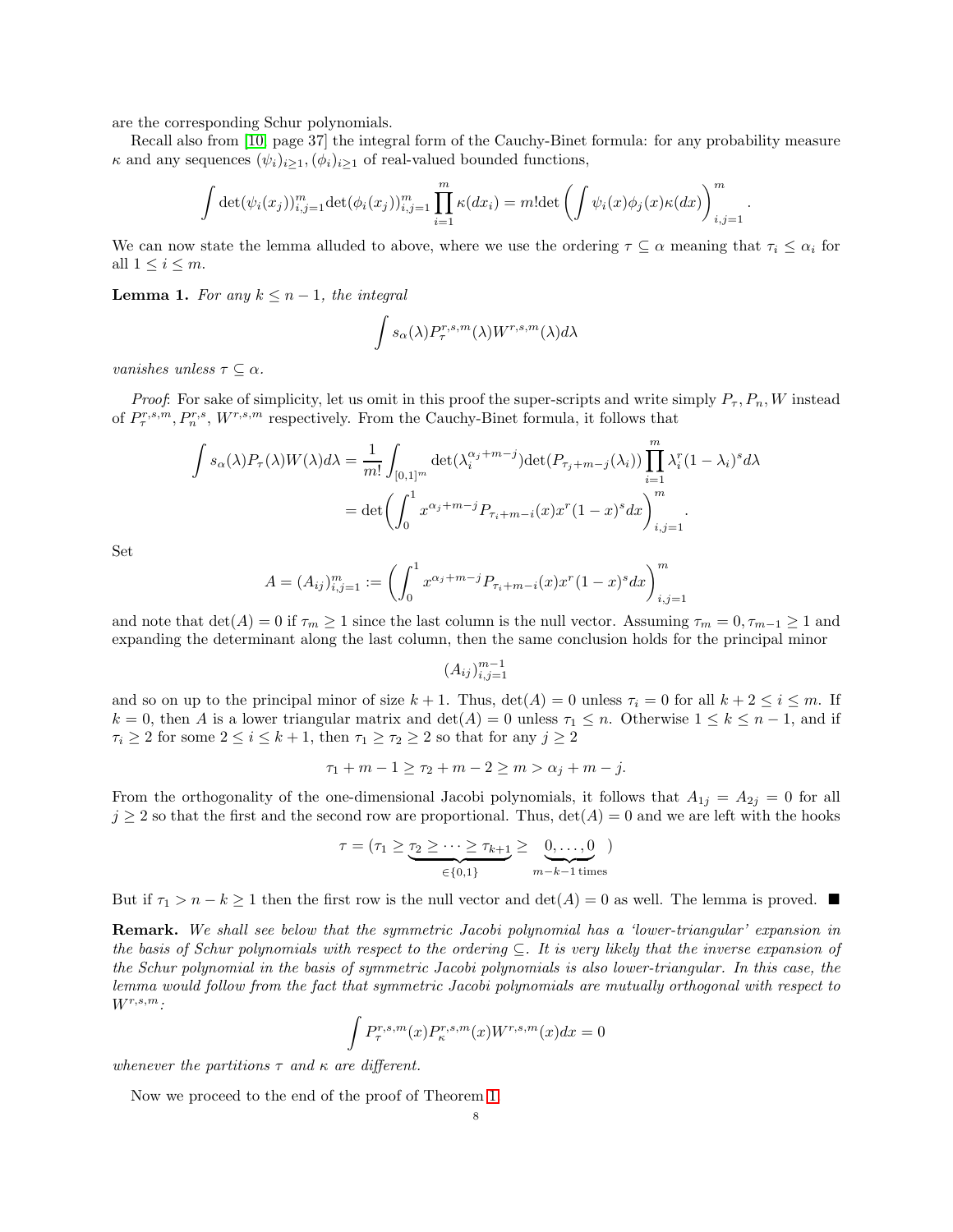3.2. Symmetric Jacobi polynomials associated with hooks. Let  $0 \le k \le n-1$  and  $\tau \subseteq \alpha$  be a hook

$$
\tau = (n - k - \delta, 1^{k - g}), \quad 0 \le \delta \le n - k - 1, \quad 0 \le g \le k.
$$

For a partition  $\mu$ , we denote by

$$
(z)_{\mu} = \prod_{i=1}^{m} (z - i + 1)_{\mu_i} = \prod_{i=1}^{m} \frac{\Gamma(z - i + 1 + \mu_i)}{\Gamma(z - i + 1)}
$$

the generalized Pochhammer symbol.

From [\[21\]](#page-12-19) and [\[22\]](#page-12-16), we dispose of an explicit expansion of  $U^{r,s,m}_{\tau}$  in the Schur polynomial basis. More precisely, by specializing [\[22,](#page-12-16) Theorem 3] to  $\alpha = 1$ , we claim that

(11) 
$$
U_{\tau}^{r,s,m}(\lambda) = \sum_{\mu \subseteq \tau} \frac{(-1)^{|\mu|}}{(r+m)_{\mu}} {\tau \choose \mu} C_{\mu}^{\tau}(r+s+2m) \frac{s_{\mu}(\lambda)}{s_{\mu}(1^m)}
$$

where if

<span id="page-8-2"></span>
$$
\mu = (n - k - \gamma, 1^{k-l}), \quad \delta \le \gamma \le n - k - 1, \ g \le l \le k,
$$

then

$$
\binom{\tau}{\mu} = \binom{n-k-\delta-1}{\gamma-\delta} \binom{k-g}{l-g} \frac{(n-\delta-l)(n-g-\gamma)-(\gamma-\delta)(l-g)}{(n-\gamma-l)^2}
$$

is the generalized binomial coefficient (specialize [\[21,](#page-12-19) Theorem 4] to  $\alpha = 1$ ), and where for any real X (specialize [\[22,](#page-12-16) Theorem 6] to  $\alpha = 1$ )

<span id="page-8-1"></span>(12) 
$$
C_{\mu}^{\tau}(X) =
$$
  
\n
$$
\left(X + \frac{(n-k-\delta)(n-k-\delta-1) - (k-g)(k-g+1)}{n-\delta-g}\right)^{n-k-\gamma} \prod_{i=2}^{n-k-\gamma} (X + n - k - \delta + i - 2) \prod_{i=1}^{k-l} (X - k + g - i).
$$

In order to prove Theorem [1,](#page-1-1) we need to compute

$$
\int s_{\alpha}(\lambda)U_{\tau}^{r,s,m}(\lambda)W^{r,s,m}(\lambda)d\lambda.
$$

With regard to [\(9\)](#page-5-0), [\(10\)](#page-6-0) and Lemma [1,](#page-7-0)

$$
\int s_{\alpha}(\lambda)U_{\tau}^{r,s,m}(\lambda)W^{r,s,m}(\lambda)d\lambda = \sum_{\mu \subseteq \tau} \frac{(-1)^{|\mu|}}{(r+m)_{\mu}} \binom{\tau}{\mu} C_{\mu}^{\tau}(r+s+2m) \int \frac{s_{\alpha}(\lambda)s_{\mu}(\lambda)}{s_{\mu}(1^{m})}W^{r,s,m}(\lambda)d\lambda
$$
  

$$
= \sum_{\mu \subseteq \tau} \frac{(-1)^{|\mu|}}{(r+m)_{\mu}s_{\mu}(1^{m})} \binom{\tau}{\mu} C_{\mu}^{\tau}(r+s+2m) \det \left( \int_{0}^{1} x^{\alpha_{i}+\mu_{j}+2m-i-j+r} (1-x)^{s} dx \right)_{i,j=1}^{m}
$$
  

$$
= \sum_{\mu \subseteq \tau} \frac{(-1)^{|\mu|}}{(r+m)_{\mu}s_{\mu}(1^{m})} \binom{\tau}{\mu} C_{\mu}^{\tau}(r+s+2m) \det (\beta(\alpha_{i}+\mu_{j}+2m-i-j+r+1,s+1))_{i,j=1}^{m}.
$$

The formula displayed in Theorem [1](#page-1-1) follows after setting

<span id="page-8-0"></span>(13) 
$$
a_{\tau}^{r,s,m} := \left\{ V(\tilde{\tau}) \prod_{1 \leq i < j \leq m} \frac{1}{(r+j-i)i} \prod_{i=1}^{m} \frac{p_{\tau_i+m-i}^{r,s}(0)}{||p_{\tau_i+m-i}^{r,s}||_2} \right\}^2,
$$

(14) 
$$
b_{\mu,\tau}^{r,s,m} := \frac{(-1)^{|\mu|}}{(r+m)_{\mu}s_{\mu}(1^m)} {\binom{\tau}{\mu}} C_{\mu}^{\tau}(r+s+2m).
$$

**Remark.** The product  $s_{\alpha}s_{\mu}$  is linearized via the Littlewood-Richardson coefficients ([\[25\]](#page-12-17), p.142) as:

$$
s_{\alpha}(\lambda)s_{\mu}(\lambda) = \sum_{\kappa} c^{\kappa}_{\alpha\mu} s_{\kappa}(\lambda),
$$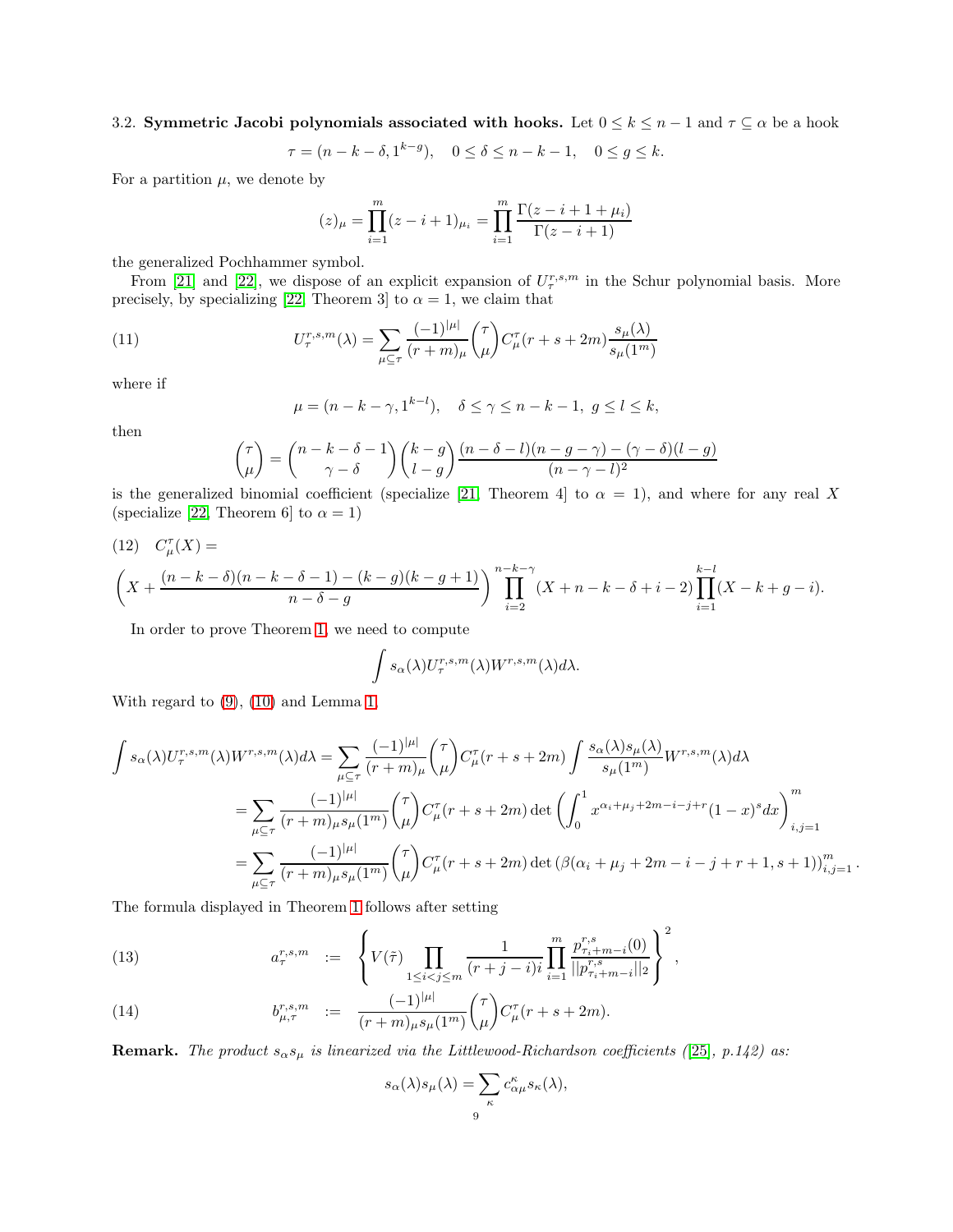where the summation is over the set of partitions  $\{\kappa \supseteq \alpha, \kappa \supseteq \mu, |\alpha| + |\mu| = |\kappa|\}.$  Thus

(15) 
$$
\int s_{\alpha}(\lambda)s_{\mu}(\lambda)W^{r,s,m}(\lambda)d\lambda = \sum_{\kappa} c_{\alpha\mu}^{\kappa} \int s_{\kappa}(\lambda)W^{r,s,m}(\lambda)d\lambda
$$

and the value of the integral in the right hand side is an instance of Kadell's integral (see Exercice 7, p.385  $in [25]$  $in [25]$ :

<span id="page-9-1"></span>
$$
\int s_{\kappa}(\lambda)W^{r,s,m}(\lambda)d\lambda = \prod_{1 \leq i < j \leq m} (\kappa_i - \kappa_j + j - i) \prod_{i=1}^m \frac{\Gamma(\kappa_i + r + m - i + 1)\Gamma(s + m - i + 1)}{\Gamma(\kappa_i + r + s + 2m - i + 1)}.
$$

However, up to our best knowledge, there is no simple formula for  $c_{\alpha\mu}^{\kappa}$  except when  $\mu$  is a partition with one row or one column<sup>[2](#page-9-0)</sup>. For that reason, we preferred the use of the Cauchy-Binet formula when evaluating  $(15)$ . Nonetheless, if  $\tau = (0)$  is the null partition then  $\mu = (0)$  and the left-hand side of [\(15\)](#page-9-1) reduces to Kadell's integral. Moreover,  $b_{0,0}^{r,s,m} = 1, U_{(0)}^{r,s,m} = 1$  and  $a_{(0)}^{r,s,m}$  is exactly the normalizing constant of  $W^{r,s,m}$  whose multiplicative inverse is a special instance of the value of the Selberg integral (see e.g. [\[6\]](#page-12-6)). Consequently, if we let  $t \to \infty$  in [\(1\)](#page-1-1), then the only non-vanishing term corresponds to  $\tau = (0)$  and as such, we retrieve the moments of  $W^{r,s,m}$  (which is the stationary distribution of the eigenvalues process  $(\lambda(t))_{t>0}$ ) derived in [\[6\]](#page-12-6).

3.3. The case  $s = 0$ : proof of Corollary [1.](#page-2-1) Specializing Theorem [1](#page-1-1) with  $s = 0$ , then the Cauchydeterminant yields:

$$
\det (\beta(\alpha_i + \mu_j + 2m - i - j + r + 1, 1))_{i,j=1}^m = \det \left( \frac{1}{\alpha_i + \mu_j + 2m - i - j + r + 1} \right)_{i,j=1}^m
$$

$$
= \frac{\prod_{1 \le i < j \le m} (\alpha_i - \alpha_j + j - i)(\mu_i - \mu_j + j - i)}{\prod_{i,j=1}^m (\alpha_i + \mu_j + 2m - i - j + r + 1)}.
$$

Besides, the Weyl dimension formula

$$
s_{\mu}(1^{m}) = \prod_{1 \leq i < j \leq m} \frac{(\mu_{i} - \mu_{j} + j - i)}{j - i}
$$

and the equality

$$
\prod_{1 \le i < j \le m} [(r + j - i)i] = \prod_{i=1}^m \frac{\Gamma(r + m - i + 1)}{\Gamma(r + 1)} \prod_{1 \le i < j \le m} (j - i)
$$

entail

$$
\prod_{1 \le i < j \le m} \frac{(\alpha_i - \alpha_j + j - i)(\mu_i - \mu_j + j - i)}{[(r + j - i)i]^2} = \prod_{i=1}^m \left\{ \frac{\Gamma(r+1)}{\Gamma(r+m-i+1)} \right\}^2 s_\alpha(1^m) s_\mu(1^m).
$$

Formula [\(5\)](#page-2-0) in Corollary [1](#page-2-1) follows then from the equality

$$
\prod_{1 \le i < j \le m} (j - i) = \prod_{i=1}^m \Gamma(m - i + 1)
$$

together with

$$
p_{\tau_i+m-i}^{r,0}(0) = \frac{\Gamma(r+1+\tau_i+m-i)}{\Gamma(r+1)\Gamma(\tau_i+m-i+1)}, \quad ||p_{\tau_i+m-i}^{r,0}||_2^2 = \frac{1}{2(\tau_i+m-i)+r+1}.
$$

The second formula in the corollary is obvious.

<span id="page-9-0"></span><sup>2</sup>This is referred to as Pieri formula.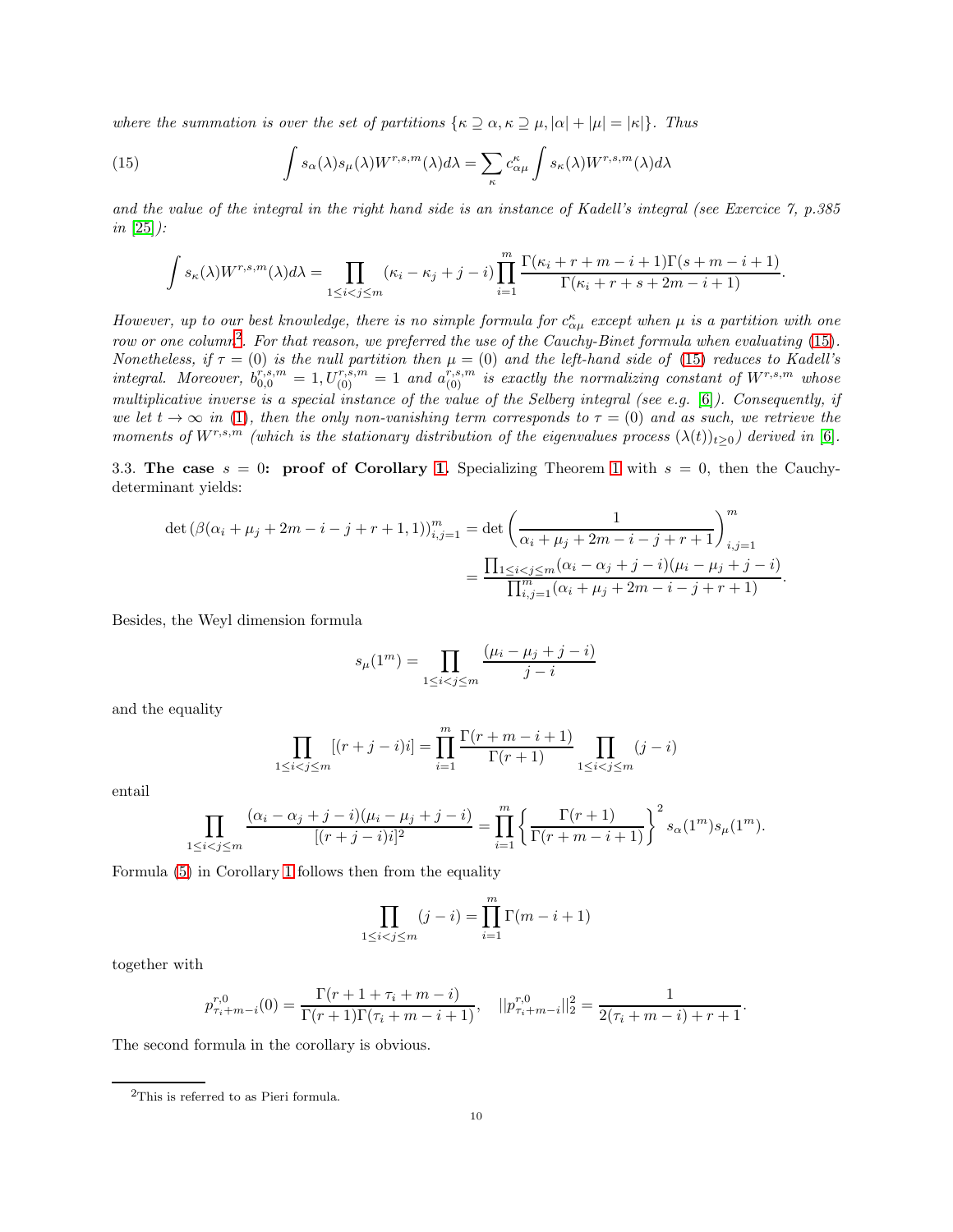## 4. ASYMPTOTICS

The purpose of this section is to determine the limits of various terms appearing in [\(5\)](#page-2-0) under the assumption that the limits [\(1\)](#page-0-1) exist. Doing so is the crucial step in our future investigations aiming in particular to derive the moments [\(3\)](#page-1-2) as limits of their matrix analogues and more generally to derive an expression for  $\mathcal{M}_n(t, \eta, \theta)$ . We start with

$$
\lim_{m \to \infty} \frac{1}{d(m)} K_{\tau}^{r(m), s(m), m} = \lim_{m \to \infty} \frac{1}{d(m)} \sum_{i=1}^{l(\tau)} \tau_i(\tau_i + d(m) + 1 - 2i) = |\tau|
$$

which holds for any hook  $\tau$  of weight  $|\tau| \leq n$ . Next, we prove the following lemma:

**Lemma 2.** Let  $\tau$  be a hook of weight  $|\tau| \leq n$  and let  $\mu \subseteq \tau$ . Then

$$
\lim_{m \to \infty} b_{\mu,\tau}^{r(m),s(m),m} s_{\mu}(1^m) = \frac{(-1)^{|\mu|}}{\theta^{|\mu|}} \binom{\tau}{\mu}.
$$

In particular,

$$
\lim_{m \to \infty} U_{\tau}^{r(m),s(m),m}(1^m) = \left(1 - \frac{1}{\theta}\right)^{|\tau|}.
$$

*Proof:* Since  $l(\mu) \leq n < m$ , then the generalized Pochammer symbol splits as

$$
(r(m) + m)_{\mu} = \prod_{i=1}^{l(\mu)} (p(m) - i + 1)_{\mu_i} = (p(m))_{\mu_1} \prod_{i=2}^{l(\mu)} (p(m) - i + 1).
$$

Thus  $(r(m) + m)_{\mu} \sim p(m)^{|\mu|}$  as  $m \to \infty$ . On the other hand, it is obvious from [\(12\)](#page-8-1) that

$$
C_{\mu}^{\tau}(r(m) + s(m) + 2m) = C_{\mu}^{\tau}(d(m)) \sim d(m)^{|\mu|}
$$
 as  $m \to \infty$ .

Hence, we get from [\(14\)](#page-8-0):

$$
\lim_{m \to \infty} b_{\mu,\tau}^{r(m),s(m),m} s_{\mu}(1^m) = \lim_{m \to \infty} \frac{(-1)^{|\mu|}}{(r(m) + m)_{\mu}} {\tau \choose \mu} C_{\mu}^{\tau}(r(m) + s(m) + 2m) = \frac{(-1)^{|\mu|}}{\theta^{|\mu|}} {\tau \choose \mu}
$$

and from [\(11\)](#page-8-2):

$$
\lim_{m \to \infty} U_{\tau}^{r(m),s(m),m}(1^m) = \sum_{\mu \subseteq \tau} (-1)^{|\mu|} \binom{\tau}{\mu} \left(\frac{1}{\theta}\right)^{|\mu|} = \frac{s_{\tau}(1 - (1/\theta), \dots, 1 - (1/\theta))}{s_{\tau}(1^{l(\tau)})},
$$

where the last equality follows from the generalized binomial Theorem ([\[20\]](#page-12-21)). The lemma follows from the homogeneity of the Schur polynomials.

Now, assume  $s(m) = 0$  and note that this assumption yields in the large m-limit the relation

$$
\theta(1+\eta) = 1 \quad \Leftrightarrow \quad \eta = \frac{1-\theta}{\theta}.
$$

If  $l(\mu) \leq l(\tau) \leq l(\alpha) \leq n < m$  are the lengths of the partitions  $\mu \subseteq \tau \subseteq \alpha$  respectively, then the following cancellations occur:

$$
\prod_{i=1}^{m} \frac{\Gamma(r + \tau_i + m - i + 1)\Gamma(m - i + 1)}{\Gamma(\tau_i + m - i + 1)\Gamma(r + m - i + 1)} = \prod_{i=1}^{l(\tau)} \frac{\Gamma(r + \tau_i + m - i + 1)\Gamma(m - i + 1)}{\Gamma(\tau_i + m - i + 1)\Gamma(r + m - i + 1)},
$$

$$
\prod_{i=1}^{m} \frac{[2(\tau_i + m - i) + r + 1]}{(\alpha_i + \mu_i + 2m - 2i + r + 1)} = \prod_{i=1}^{l(\alpha)} \frac{[2(\tau_i + m - i) + r + 1]}{(\alpha_i + \mu_i + 2m - 2i + r + 1)},
$$

and

$$
\frac{\prod_{l(\alpha)+1\leq i < j \leq m} (\tau_i + \tau_j + 2m - i - j + r + 1)^2}{\prod_{l(\alpha)+1 \leq i \neq j \leq m} (\alpha_i + \mu_j + 2m - i - j + r + 1)} = \prod_{l(\alpha)+1 \leq i \neq j \leq m} \frac{(\tau_i + \tau_j + 2m - i - j + r + 1)}{(\alpha_i + \mu_j + 2m - i - j + r + 1)} = 1.
$$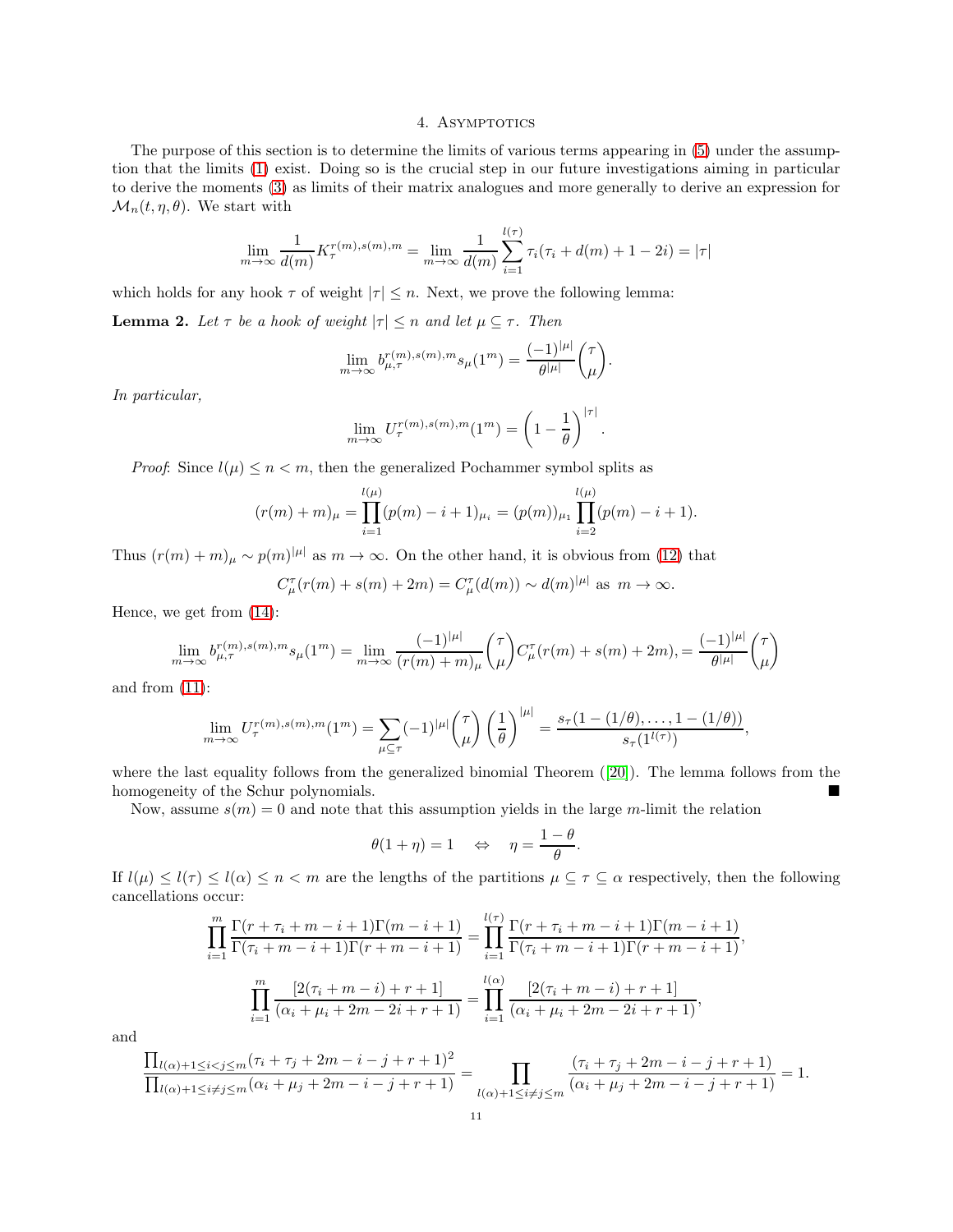As a result,

$$
\lim_{m\to\infty}\prod_{i=1}^m\frac{\Gamma(r(m)+\tau_i+m-i+1)\Gamma(m-i+1)}{\Gamma(\tau_i+m-i+1)\Gamma(r(m)+m-i+1)}=\prod_{i=1}^{l(\tau)}\lim_{m\to\infty}\left(\frac{p(m)}{m}\right)^{\tau_i}=\frac{1}{\eta^{|\tau|}}=\left(\frac{\theta}{1-\theta}\right)^{|\tau|},
$$

and similarly

$$
\lim_{m \to \infty} \prod_{i=1}^{m} \frac{[2(\tau_i + m - i) + r(m) + 1]}{(\alpha_i + \mu_i + 2m - 2i + r(m) + 1)} = 1,
$$

 $\lim_{m\to\infty}$  $\prod_{1 \leq i < j \leq l(\alpha)} (\tau_i + \tau_j + 2m - i - j + r(m) + 1)^2$  $\frac{\prod_{1\leq i < j \leq l(\alpha)}(n_i + \mu_j + 2m - i - j + r(m) + 1)}{\prod_{1\leq i \neq j \leq l(\alpha)}(n_i + \mu_j + 2m - i - j + r(m) + 1)} = \lim_{m \to \infty} \prod_{1 \leq i \neq j \leq k}$  $1\leq i\neq j\leq l(\alpha)$  $\frac{(\tau_i + \tau_j + 2m - i - j + r(m) + 1)}{(\alpha_i + \mu_j + 2m - i - j + r(m) + 1)} = 1.$ 

Finally, consider the product

$$
\prod_{\substack{1 \le i \le l(\alpha) \\ l(\alpha)+1 \le j \le m}} (\tau_i + 2m - i - j + r(m) + 1)^2
$$
  

$$
\prod_{\substack{1 \le i \le l(\alpha) \\ l(\alpha)+1 \le j \le m}} (\alpha_j + \mu_i + 2m - i - j + r(m) + 1) \prod_{\substack{1 \le j \le l(\alpha) \\ l(\alpha)+1 \le i \le m}} (\alpha_i + \mu_j + 2m - i - j + r(m) + 1)
$$

It can be rewritten as

$$
\prod_{1 \le i \le l(\alpha)} \prod_{l(\alpha)+1 \le j \le m} \frac{(\tau_i + 2m - i - j + r(m) + 1)^2}{(\alpha_i + 2m - i - j + r(m) + 1)(\mu_i + 2m - i - j + r(m) + 1)}
$$

which shows that it is equivalent to  $[d(m)]^{2|\tau|-|\alpha|-|\mu|}$  as  $m \to \infty$ . Indeed, recall  $r(m)+2m = p(m)+m = d(m)$ and consider

$$
\prod_{1 \leq i \leq l(\alpha)} \prod_{l(\alpha)+1 \leq j \leq m} \frac{(\tau_i + d(m) - i - j + 1)}{(d(m) - i - j + 1)} = \prod_{1 \leq i \leq l(\tau)} \prod_{l(\alpha)+1 \leq j \leq m} \frac{(\tau_i + d(m) - i - j + 1)}{(d(m) - i - j + 1)}.
$$

Then the terms corresponding to  $i = 1$  are

τ

$$
\frac{(d(m)-l(\alpha)+\tau_1-1)(d(m)-l(\alpha)+\tau_1-2)\cdots(d(m)-l(\alpha))(d(m)-l(\alpha)-1)\cdots(d(m)-m)}{(d(m)-l(\alpha)-1)\cdots(d(m)-m)}
$$

which reduces to

$$
\prod_{j=0}^{\tau_1-1} (d(m) - l(\alpha) + j) \sim d(m)^{\tau_1}, \quad m \to \infty.
$$

Consequently

$$
\prod_{1 \le i \le l(\alpha)} \prod_{l(\alpha)+1 \le j \le m} \frac{(\tau_i + d(m) - i - j + 1)}{(d(m) - i - j + 1)} \sim d(m)^{|\tau|}, \quad m \to \infty.
$$

The same reasoning shows that

$$
\prod_{1 \le i \le l(\alpha)} \prod_{l(\alpha)+1 \le j \le m} \frac{(\alpha_i + d(m) - i - j + 1)}{(d(m) - i - j + 1)} \sim d(m)^{|\alpha|}, \quad m \to \infty,
$$
  

$$
\prod_{1 \le i \le l(\alpha)} \prod_{l(\alpha)+1 \le j \le m} \frac{(\mu_i + d(m) - i - j + 1)}{(d(m) - i - j + 1)} \sim d(m)^{|\mu|}, \quad m \to \infty,
$$

whence the claimed equivalence follows.

Summing up, all the terms of the finite sum in the right hand side of formula [\(5\)](#page-2-0) admit finite limits except  $s_{\alpha}(1^m)$  and  $s_{\mu}(1)^m$ . Since the latter are equivalent to  $d(m)^{|\alpha|}$  and to  $d(m)^{|\mu|}$  respectively as  $m \to \infty$  and due to the presence of alternating signs, taking the limit as  $m \to \infty$  in formula [\(5\)](#page-2-0) leads to an indeterminate limit. To solve this problem, one needs to seek some cancellations in a similar fashion this was done for the unitary Brownian motion([\[4\]](#page-12-11)).